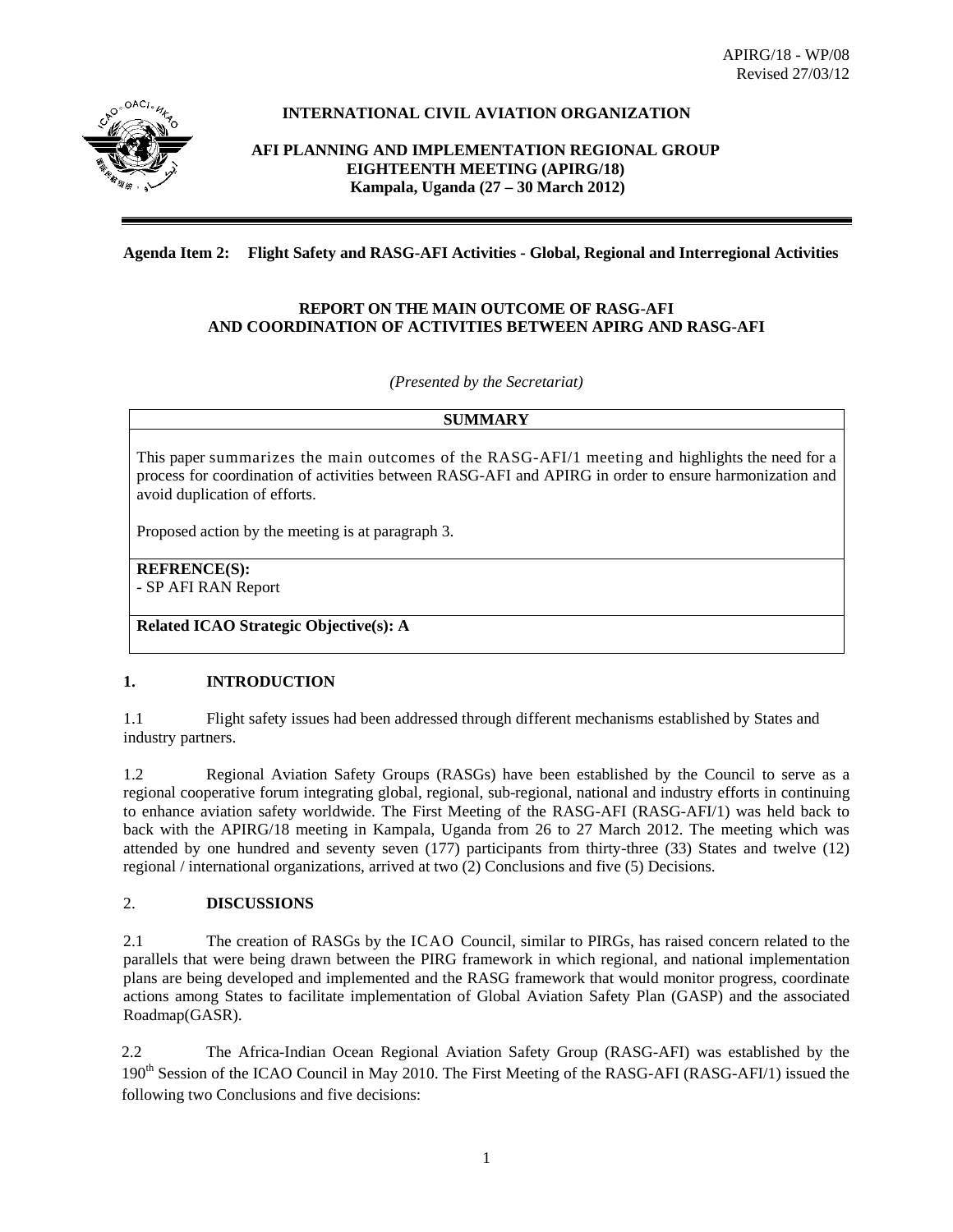| Conclusion $1/1$ | -Implementation of SP AFI-RAN Meeting Recommendations;         |
|------------------|----------------------------------------------------------------|
| Conclusion 1/2   | -Establishment of the Regional Aviation Safety Teams;          |
| Decision 1/1     | -Adoption of RASG-AFI TORs;                                    |
| Decision 1/2     | -Establishment of RASG-AFI Steering Committee;                 |
| Decision 1/3     | -Establishment of the RASG AFI Annual Safety Report Team ASRT; |
| Decision 1/4     | -Adoption of the RASG-AFI Procedural Handbook; and             |
| Decision 1/5     | -Establishment of RASG-AFI Action Plan.                        |

2.3 Although, the PIRGs had been developed to deal mainly with air navigation plans at a regional and global level, they did touch on some safety issues related to ATM. In this respect, it is to be noted that APIRG is, as at present, addressing the following safety issues:

- 1. English Language Proficiency (ELP);
- 2. ATS Accidents and IncidentsAnalysis;
- 3. RVSM safety monitoring;
- 4. Monitoring safety assessment related to CNS/ATM implementation;
- 5. Unsatisfactory Condition Reports (UCR) through the AFI Technical Action Group (TAG);
- 6. State Safety Programme (SSP) and Safety Management System (SMS);
- 7. Runway Safety;
- 8. Airspace contingencies;
- 9. Civil/Military coordination;
- 10. SAR; and
- 11. QMS in MET, AIS/MAP.

2.4 While RASG-AFI will initially deal with safety issues directly related to flight operations, plans should be initiated to adopt a systems approach so that AF I RASG address safety issues from an integrated perspective that includes flight operations and ATM safety. In this regard, the Secretariat wishes to ensure that the safety issues raised by the APIRG and RASG-AFI are fully coordinated. Noting that the reports of both Groups will be reviewed by the Air Navigation Commission on a regular basis and by the Council as deemed necessary, thus providing inter-regional harmonization related to flight safety issues and a means to monitor implementation of GASP and associated GASR.

2.5 It is therefore important to determine the safety issues to be covered by RASG-AFI and those that should remain with APIRG. In fact, the need for a mechanism for coordination between APIRG and AFI RASG was anticipated by the APIRG/17 meeting and accordingly this aspect has been reflected accordingly in the Terms of Reference (TOR) of the two Groups respectively..

2.6 RASG-AFI will initially deal with safety issues directly related to flight operations including the English Language Proficiency (ELP) and Accidents and Incidents Analysis. However, planning should be initiated in future as RASG-AFI matures enough to adopt a systems approach so that RASG-AFI address safety issues from an integrated perspective that includes flight operations and ATM safety work presently covered by APIRG.

2.7 In this regard, the APIRG/18 meeting is being called upon to consider the following draft Conclusion:

## **DRAFT CONCLUSION 18/XX: COORDINATION ACTIVITIES BETWEEN APIRG AND RASG-AFI**

**That:** 

**a) English Language Proficiency (ELP), Accidents and Incidents Analysis, and SSP be**